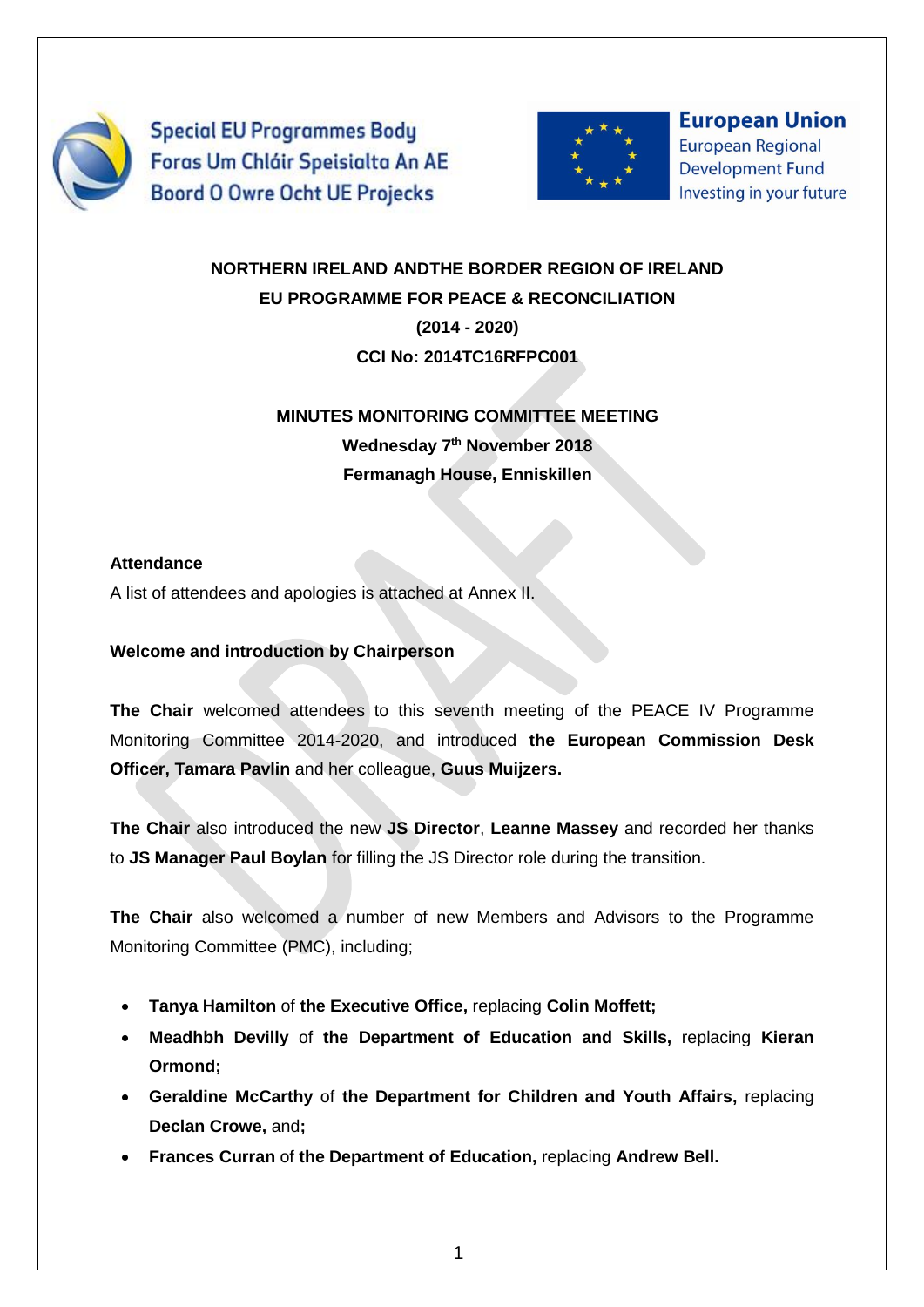**The Chair** also introduced **Gerry Finn** as the new Chair of SEUPB's Audit and Risk Committee,

**Gerry Finn** thanked **the Chair** and referred to his position on Programme Monitoring Committees for previous Programmes. He explained the role of the Audit and Risk Committee in analysing accounting practices to ensure the SEUPB's accounts and finances link to the work of the Monitoring Committee.

**The Chair** provided an update on developments in Programme implementation since the previous PMC meeting on 01 May 2018, as follows;

- In May 2018, the EU Commission released their Multi Financial Framework Budget for the period post-2020, which references a "Peace Plus" Programme; a combination of the PEACE Programmes and INTERREG activities, funded by €60 million EU funding, and a further €60 million funded by the Irish Government. While Peace Plus is subject to the finalisation of negotiations and the UK's involvement and contribution, it is seen as a positive step for the future of PEACE and INTERREG activities in the region;
- The SEUPB has appointed ASM to conduct exploratory research into potential areas for future funding on a cross-community and cross-border basis. ASM may contact PMC Members to request input to the research;
- In August 2018, the HM Treasury funding guarantee which provided a level of reassurance for the UK share of project funding was extended to the end of the current Programming Period, including Technical Assistance;
- Northern Ireland remains without a functioning Executive and the SEUPB continues to work with the Department of Finance and the Department of Public Expenditure and Reform to mitigate any potential risk to the Programme;
- Assessment of the second Shared Spaces call is ongoing, with the aim of holding a Steering Committee in December;
- The period since the previous PMC has been a busy time in terms of visits, events and networking. In particular, **the Chair** highlighted a SEUPB showcase exhibition held in the Houses of the Oireachtas, Dublin on 16th May 2018, sponsored by the Ceann Comairle of Dáil Eireann, Seán Ó Fearghail;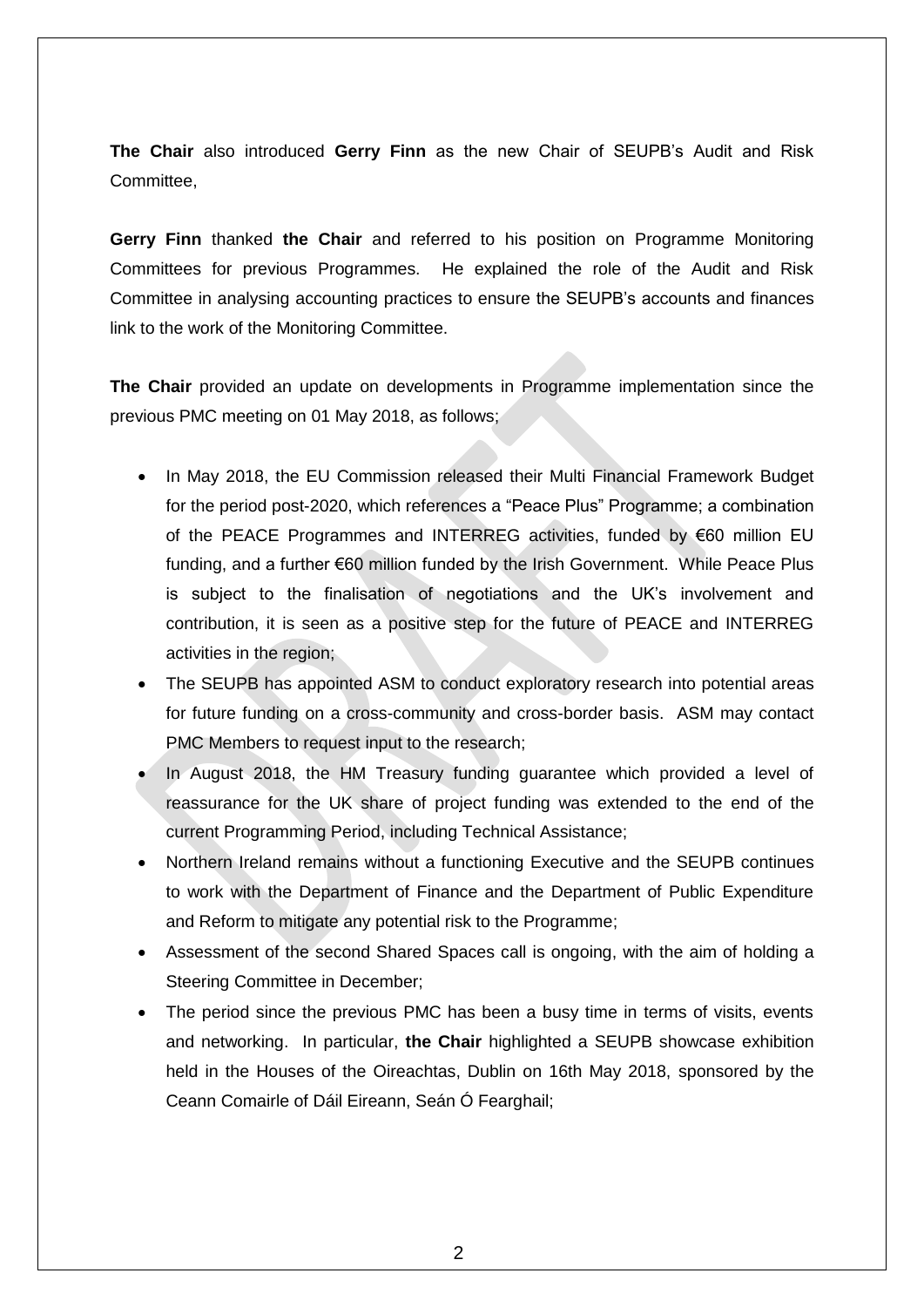- On the 23 May, the Committee of the Regions Conference of Presidents visited Newry and **the Chair** delivered a presentation on the implications for PEACE that Brexit poses;
- On 11 June, **the Chair** gave evidence at the British-Irish Parliamentary Assembly on the impact of the PEACE Programmes and EU funding in the region;
- On 21 June, 5 projects under both PEACE and INTERREG were invited to a state dinner organised by An Taoiseach, Leo Varadkar in honour of the EU Commission President Jean-Claude Juncker, which was an excellent opportunity to showcase their work;
- On 13th September the SEUPB hosted Minister of State for European Affairs, Helen McEntee, who visited SEUPB's Belfast office and 3 PEACE IV projects;
- On 17 September, the SEUPB facilitated a project visit for the Minister for Finance & Public Expenditure and Reform, Paschal Donohoe TD;
- On 24 September, the UK Deputy Ambassador to the EU, Katrina Williams, spent the day with a number of PEACE projects in Newry, learning about their work and the effect of Brexit on people working in the Border Area;
- Later in November the SEUPB will host Sue Grey, the new DoF Permanent Secretary in visiting projects;
- 8 training sessions have been held for PEACE IV projects, attended by over 260 project participants, and;
- The Committee will hear from the consultants undertaking the Implementation and Children and Young People 14 to 24 Impact evaluations later in the agenda.

## **1. Agree Agenda**

The Agenda was adopted.

## **2. Project Presentation – Sharing From the Start project**

**The Chair** reminded Members of previous interest in visiting the projects being discussed in PMC meeting papers. To this end, **the Chair** thanked Lauri McCusker and Catherine Ward of Fermanagh Trust for hosting today's meeting, and welcomed them and representatives of the Sharing from the Start project who will provide Members with a presentation on their work.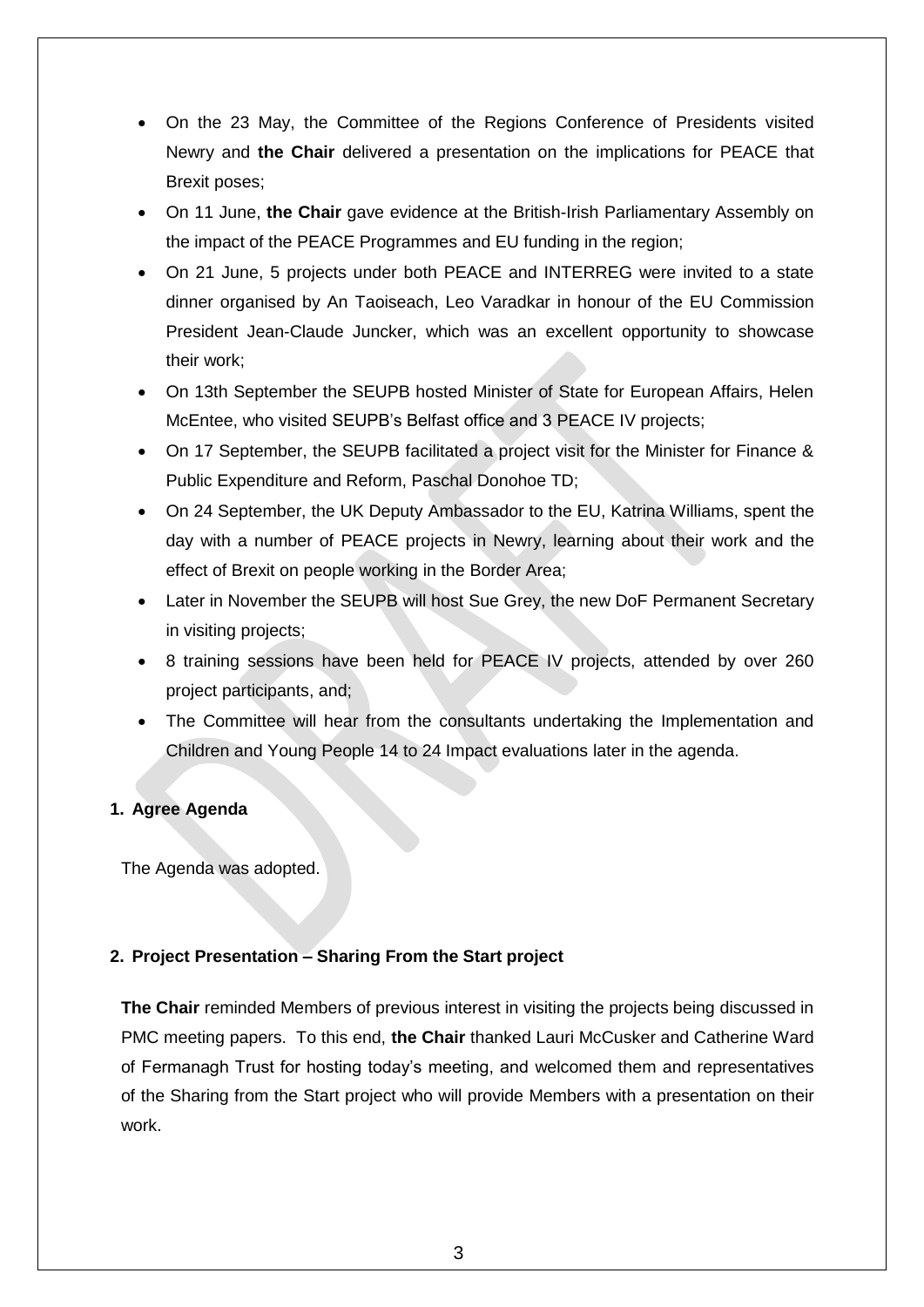**The Chair** thanked the project presenters and emphasised the benefits of the Committee hearing directly from projects.

**The EU Commission representative** provided the following comments;

- Thanked the project representatives for their presentation, and discussed how this reinforces the original decision to incorporate Shared Education under PEACE IV funding;
- Offered support for **Dr Siobhan Fitzpatrick's** comments around Early Years as a critical space for peace-building;
- Welcomed the section of the presentation which outlined relationship-building among parents beyond the young children, and addressing the objectives of the Programme.

**Dr Siobhan Fitzpatrick**, Early Years CEO, thanked **the EU Commission representative** for her comments, and pointed out the effect of the funding on young children in peacebuilding, the wider family and community, and the sustainability created by training teachers and carers.

**The Department of Finance representative** also thanked the project representative and emphasised the importance of attitudinal changes and peace-building in areas beyond Belfast and the Peace Walls.

### **3. Conflict of Interest**

**The Pobal representative** declared a potential conflict of interest through his involvement in the SEUPB's Children and Young People's Quality and Impact Body. It was deemed that this interest was not in conflict with the business of today's meeting.

### **4. Minutes of the previous meeting – 01 May 2018**

**The Ulster Farmers Union/ Rural Development Council representative** requested an amendment to an error in the attendance record of the previous meeting.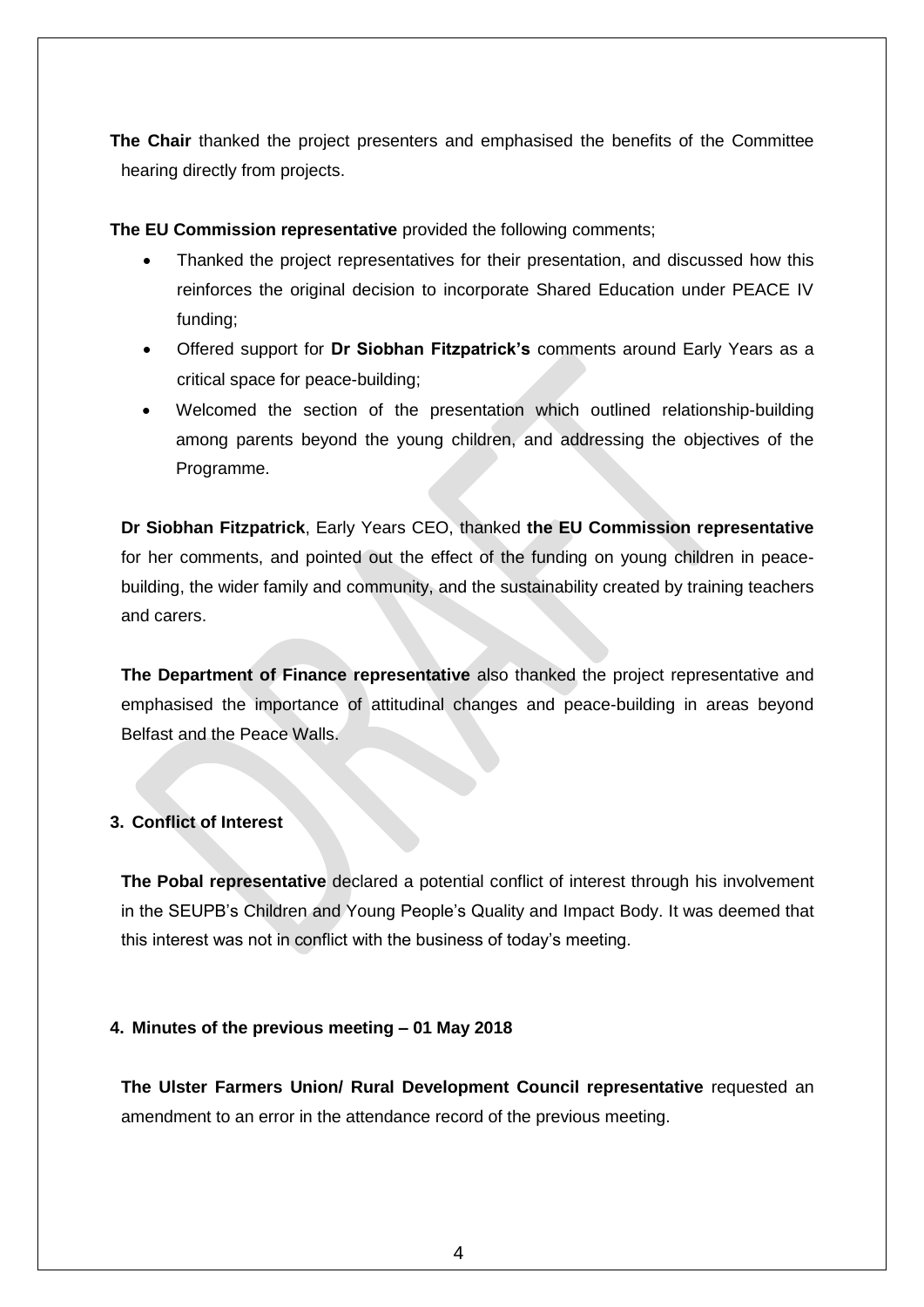Following this amendment, the minutes were agreed as a true and accurate record of the previous meeting.

The approved minutes will be published on the SEUPB website.

### **5. Matters Arising**

Referring to the Local Authority feedback in the minutes of the previous meeting, **the NILGA/ DUP representative** requested an update on the eMS system and was assured this would be addressed under **the MA Director's** implementation presentation.

The Committee noted the resolution of all matters arising from the previous meeting.

### **6. Update on Programme Implementation**

**The MA Director** introduced the Programme Implementation paper and provided a detailed presentation, outlining:

- 88 approved projects in the PEACE IV Programme, representing €223.7 million (ERDF + match) or 83% Programme commitment;
- The 2017 Annual Implementation Report and Citizens' Summary, approved at the previous PMC, has been submitted to the EU Commission;
- The EU Commission formally approved modifications to the PEACE IV Cooperation Programme on 26 July 2018, regarding financial reallocation, modification of outputs and new output indicators;
- A new Dashboard has launched, a management information tool to capture selfcertified data on outputs and spend;
- 86% of the Performance Framework target on spend has been received by projects;
- N+3 expenditure of €3.6 million was declared to the EU Commission in October 2018. The SEUPB are working towards the €23.9 million target for 2019
- Following detailed discussion with Member States, final approval for the Peace Platform business case has been received. The Peace Platform will be a powerful tool in recording the legacy of Peace funding in Northern Ireland. The SEUPB will work with CPD to procure resources.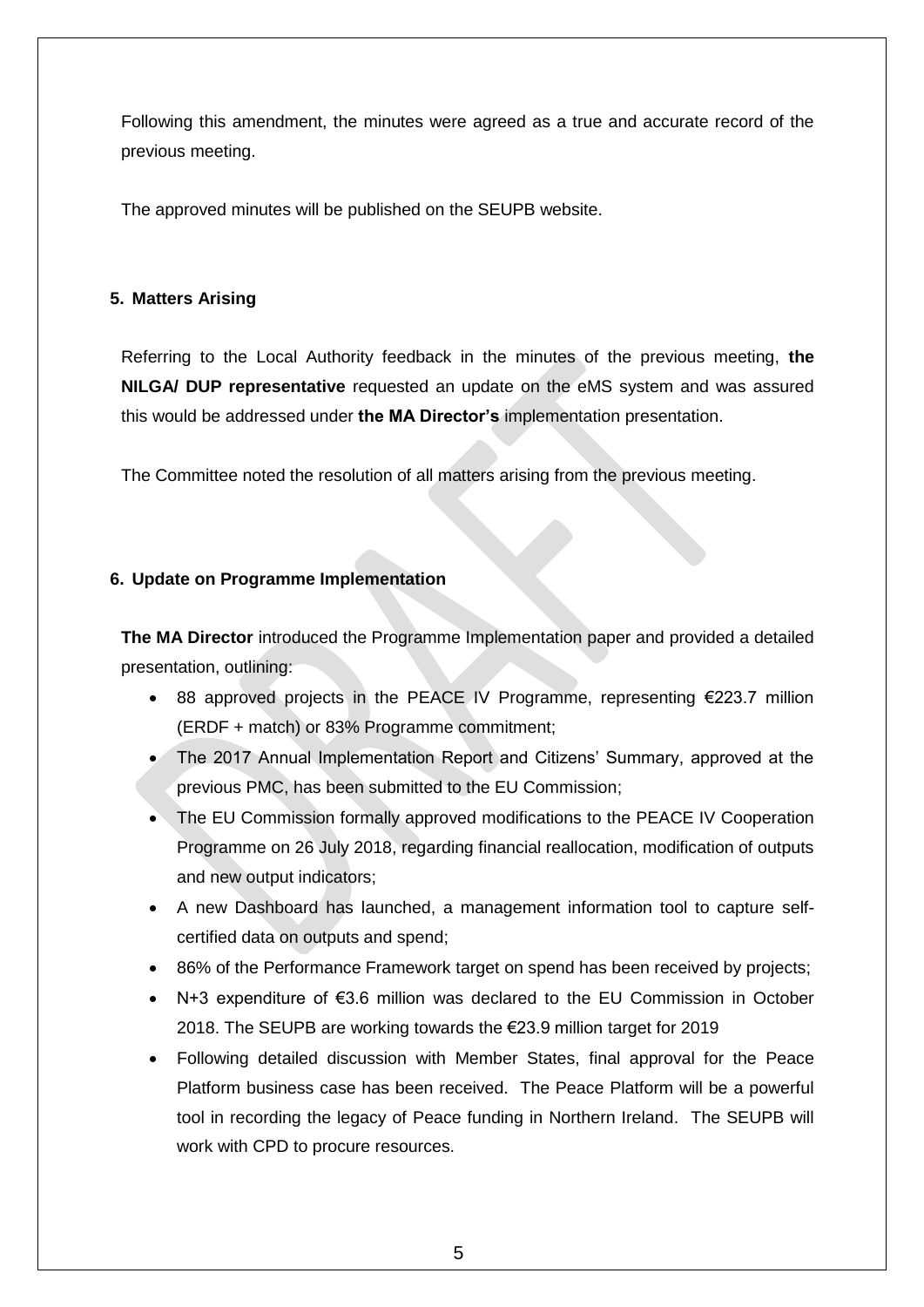Following his presentation, **the MA Director** addressed **the NILGA/ DUP representative's**  query on the progress of the eMS system. Following feedback provided by projects and the Implementation Evaluation, the SEUPB are aware of issues within the system. As a result, the SEUPB commissioned an independent review and **the MA Director** met with the system developers in October to discuss the review's recommendations and areas of improvement to enhance the user experience for both the projects and SEUPB staff. Feedback from this meeting is pending and the SEUPB will continue to work closely with CPB and INTERACT to resolve the issues identified.

**The Chair** outlined the support provided to projects in the use of the eMS system, and current efforts to re-allocate resources to assist projects experiencing difficulties on the system on a one- to- one basis.

**The JS Director** provided a presentation on implementation by thematic area which included the following main points;

- **The JS Director** introduced herself and outlined the role of the JS team in this new stage of project implementation;
- Since the previous PMC meeting, two Steering Committee meetings have taken place, approving both a number of amendments within Local Authority rebids and the Children and Young People objective;
- The JS is progressing the second Shared Spaces call;
- €45.8m remains to be allocated across the Programme;
- With the assistance of the Accountable Departments, the Children and Young People theme is overcommitted, in anticipation of attrition within that objective;
- Significant funding remains to be allocated under the Shared Spaces objective. **The JS Director** discussed the challenging timeframe in approving Shared Space projects and allocating funds by the end of 2018, without compromising the integrity of the process;
- 19 projects are currently funded under the Building Positive Relations objective, with funding of additional projects, anticipated in 2019;
- The Shared Education objective has exceeded targets in terms of the number of schools involved, and is on track to exceed the 2018 milestone target in pupils participating;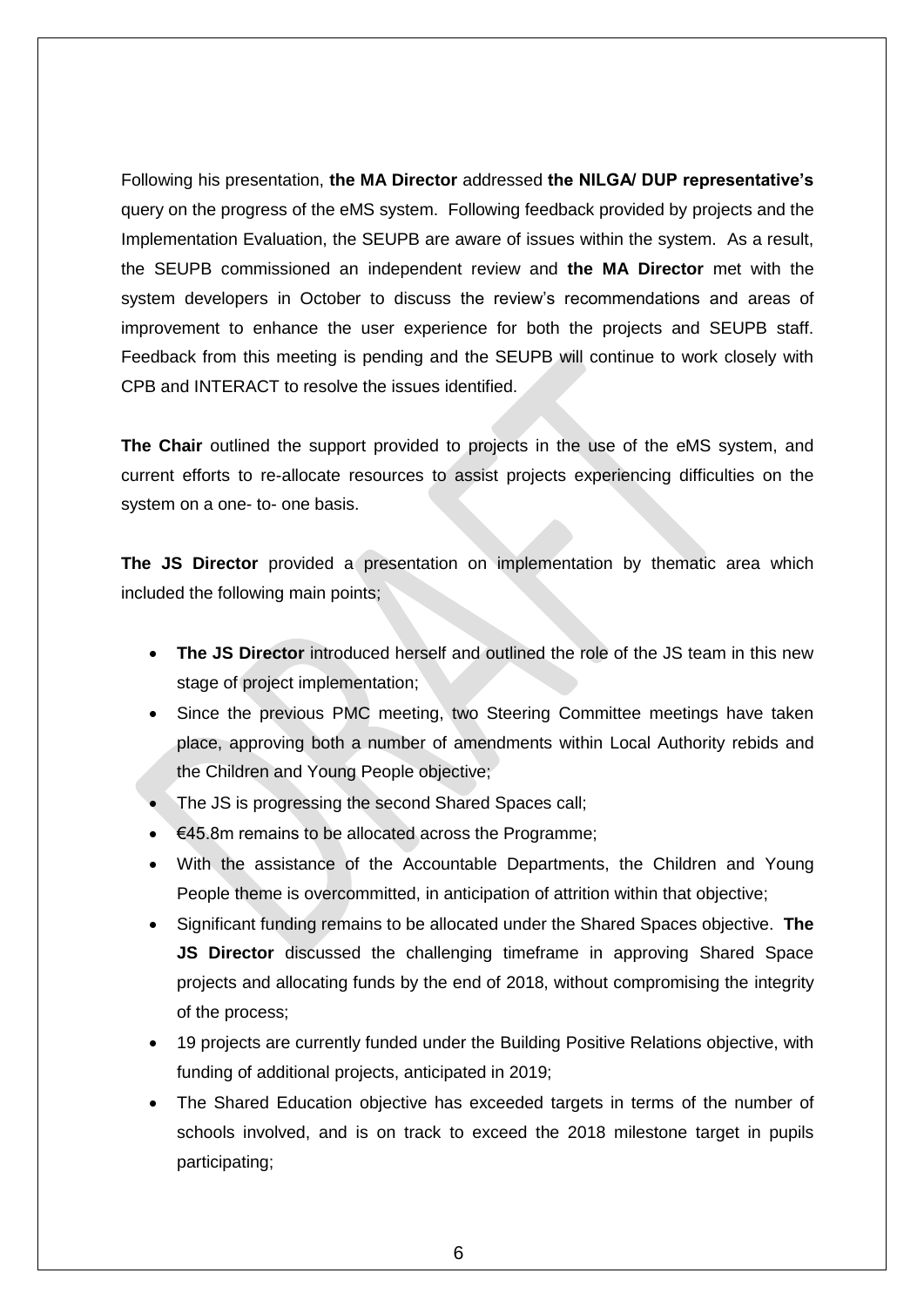- Achievement of the Children and Young People 14- 24 interim 2018 target is a critical factor in whether to proceed to phase 2; this target has been achieved, with 1,042 participants completing the programme and 1,752 participating.
- Since the previous PMC meeting, almost full commitment has been achieved across the Local Authority Action Plans. JS officers and Peace Officers are working through various changes on the eMS system to provide a number of Local Authorities with an updated Letter of Offer following the rebid process, and;
- **The JS Director** outlined the challenges in the Local Authority Action Plan rebid process, and the allocation of additional resource to this theme to ensure the effective processing of claims.

**The Chair** thanked the **MA** and **JS Directors** for their presentations, and asked that her gratitude be placed on record to **the Department for Communities (DfC**) and the **Department of Rural and Community Development (DRCD),** for their work and support to the SEUPB in progressing the Shared Spaces call.

**The EU Commission Desk Officer** made the following comments;

- Thanked the **JS and MA Directors** for their detailed presentations, and commended the SEUPB on the achievement of 83% commitment;
- Noted the high risk associated with the Shared Space call, and emphasised the importance of maintaining quality and integrity in the approach, as the SEUPB have previously been commended for;
- Asked the SEUPB to inform the EU Commission of any significant issues around the Shared Space objective between the Steering Committee and the end of 2018;
- Asked the SEUPB to inform the EU Commission of developments under the Regional objective's "Building Peace Through Emotional Resilience" call, and to ensure complementarity with other projects funded in the Health domain, such as INTERREG's Multiple Adverse Childhood Experiences (MACE) project, which also addresses mental health issues in young people;
- Welcomed the approval of the Peace Platform and congratulated the parties involved in progressing this important legacy project;
- Informed Members that, since the previous PMC, the EU Parliament has released a report on the impact of cohesion policy in Northern Ireland over the previous decade. On 11 September 2018, the plenary sitting of the EU Parliament passed a resolution on the report; **the EU Commission representative** recommended PMC Members read the report, which recommends the continuation of both PEACE and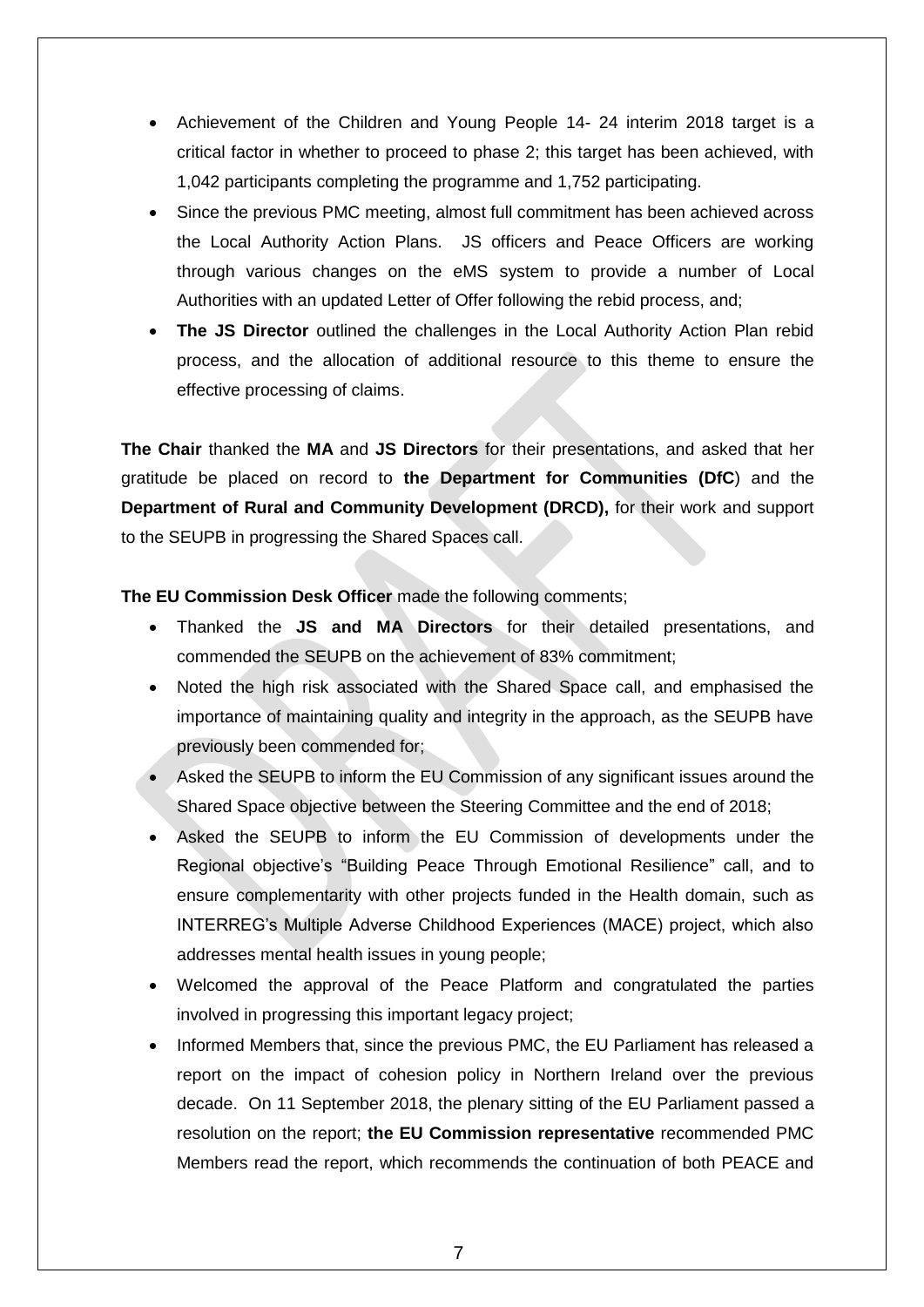INTERREG funding and calls for sharing of lessons learned and good practice in Europe and beyond, and;

 While N+3 was referenced in the presentation by **the Director of the MA,** the **EU Commission representative** advised the SEUPB to include an update on progress against the N+ 3 target in the next PMC papers.

**The Chair** thanked **the EU Commission representative** and reiterated her own enthusiasm for the implementation of the Peace platform.

### **AP 1: Achievement against N+3 to be included in future PMC papers**

### **The Monitoring Committee made the following comments and observations:**

- **The NILGA/ SF representative** declared an interest as he has been privy to potential Shared Spaces applicants seeking support through Armagh City, Banbridge and Craigavon Council;
- Relayed positive feedback from those groups and Council Officers on the additional pre-application assistance provided for Shared Spaces applicants, and expressed his hope that the efforts will be reflected in the quality of the applications;
- Queried whether the Shared Spaces objective still aimed to fund eight projects, and whether there could be additional funds available if more than eight projects produced applications of a high standard;
- Welcomed the funding available under the "Building Peace Through Emotional Resilience" call, and discussed the relevance and topical nature of the issue in today's climate, and;
- Welcomed the funding available for the Building Community Cohesion call, and its source in the Technical Assistance budget.

**The MA Director** provided a response, stating that assessment of the Shared Spaces call is ongoing, and the Accountable Departments and Steering Committees will take the decision on whether to fund additional projects, once the assessment process has been completed.

**The Chair** outlined further detail on the two proposals currently under discussion – the "Building Peace Through Emotional Resilience" call, with a budget of circa €6.4 million, and a pilot project, "Building Community Cohesion", with funding of €1 million from the Technical Assistance budget to be made available as required. The latter will operate in the areas of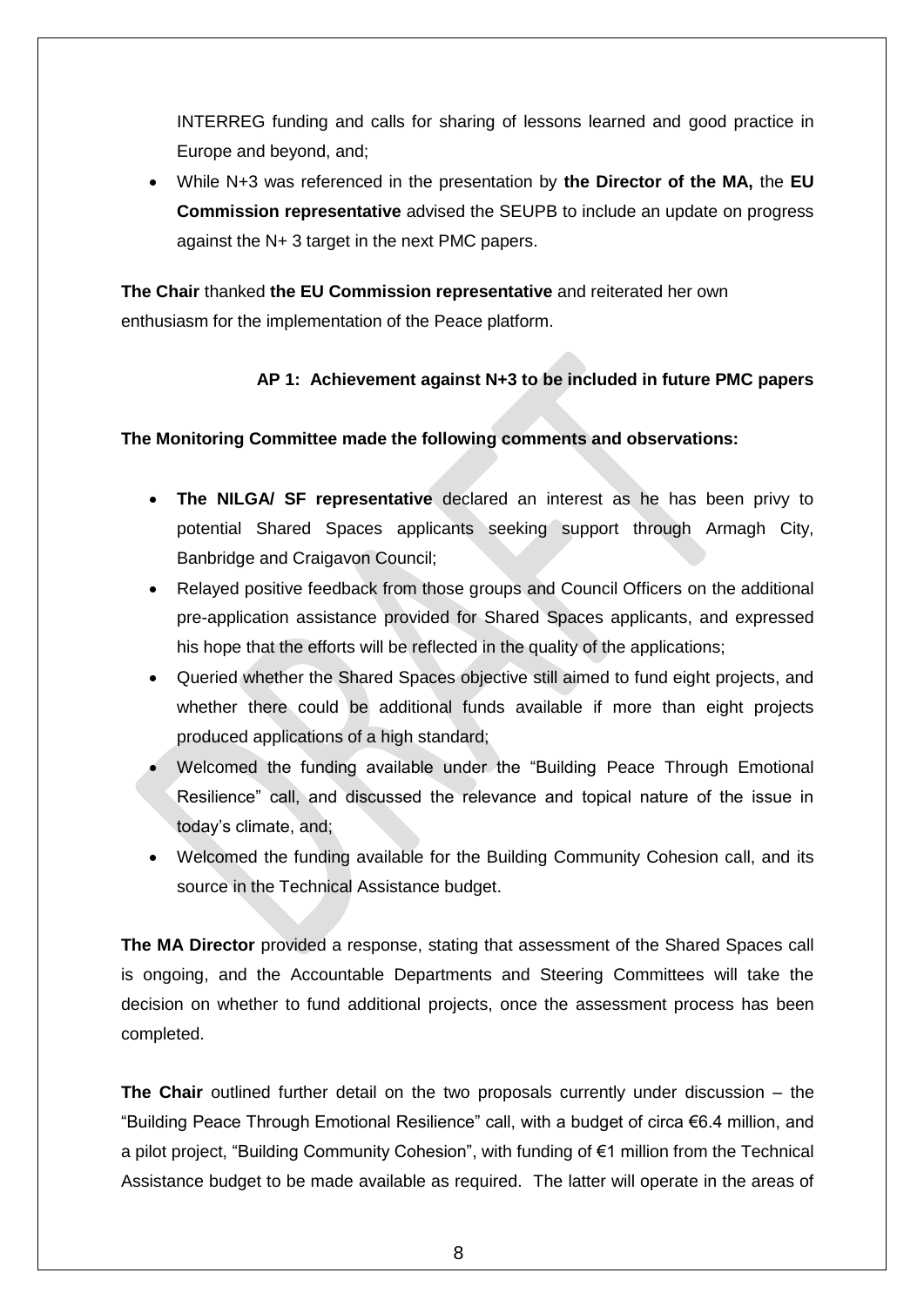social enterprise and innovation through community cohesion, and the SEUPB are aiming to release both calls in the next two to three months

**The EU Commission representative** stated her understanding from the papers that the Building a Cohesive Society call would be funded using funds transferred to the Regional objective.

**The Chair** provided clarification, stating the intention to overcommit in the Regional objective, with the agreement of Sponsor and Accountable Departments, and retain the  $\epsilon_1$ million in the Technical Assistance budget, for transfer following a subsequent modification request at a later date.

**The DPER representative** congratulated the SEUPB on the 83% Programme commitment, representing a focus on driving expenditure and achievement of targets.

The representative welcomed the Councillor's news that the Shared Spaces pre-application support was well-received, and the aim to commit the theme by the end of the year. She also welcomed the implementation of the Peace Platform and what it represents for the legacy of the PEACE Programmes across Europe.

**The DoF representative** also welcomed approval of the Peace Platform and news of the Peace Plus programme.

He also welcomed with enthusiasm the two new calls, and emphasised the benefit of reconciliation activity in social and workplace settings.

### **The Monitoring Committee**;

- Noted progress that has been made with regards to the regulatory requirements of the Programme, and;
- Noted the progress that has been made with regards to programme implementation.

### **7. Performance Framework Update**

**The Chair** introduced the Performance Framework Update paper, and the focus of the SEUPB on achievement against the Performance Framework targets as this is an important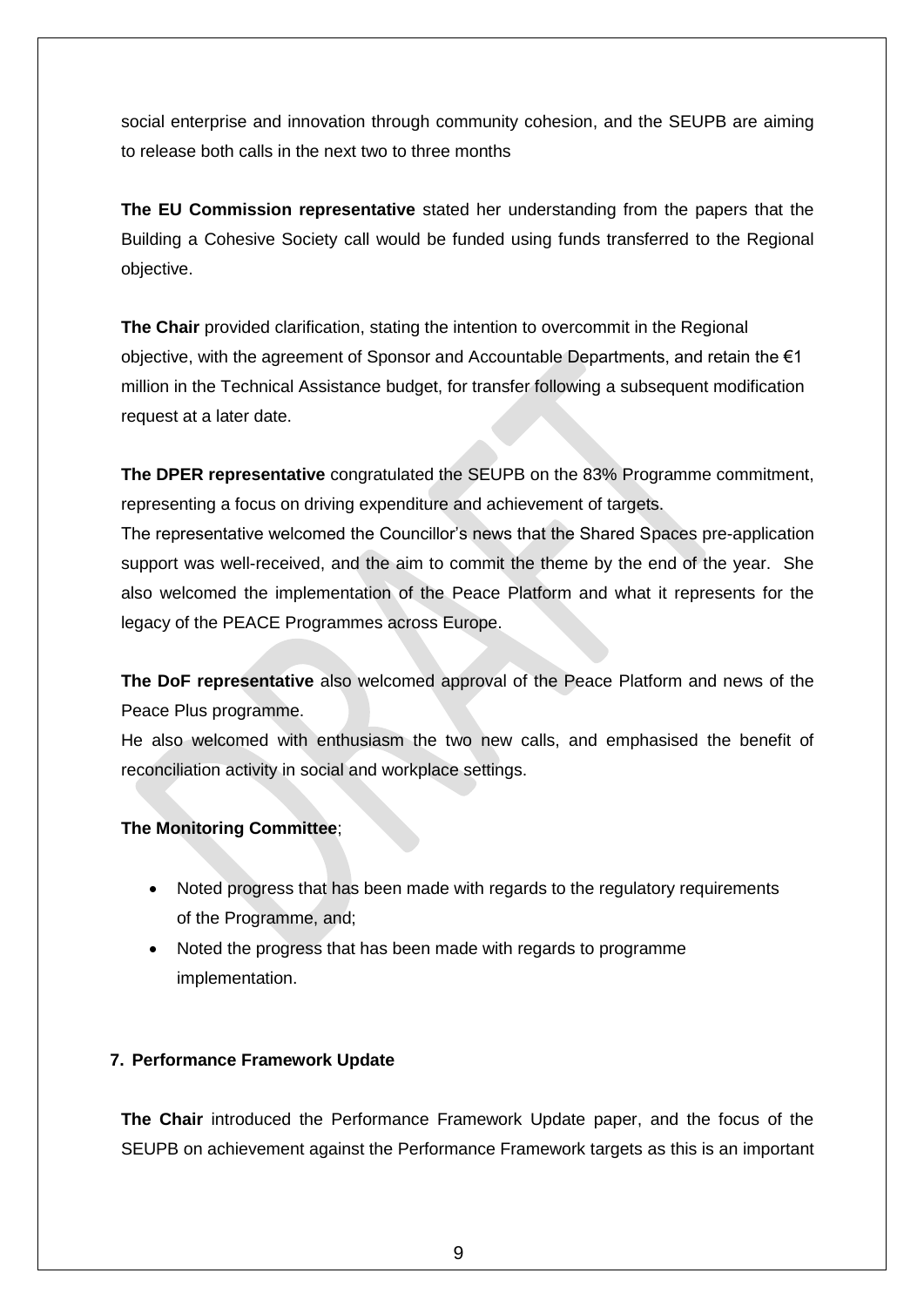aspect of the Programme. The paper reports against 2018 targets, and the PMC will be regularly updated on progress**.**

### **The Monitoring Committee:**

 Noted the progress that has been made with regards to achievement of 2018 milestones and the Performance Framework.

### **8. Update on implementation of the Communications Strategy**

**The Communications Manager** provided a presentation which outlined recent funding announcements, high level visits, the Interactive Exhibition held in Leinster House, Dublin on 16 May, the positive or neutral tone of media coverage surrounding the Programme, and SEUPB's engagement with stakeholders over social media.

### **The Monitoring Committee;**

- Noted the Communications activity since the last Programme Monitoring Committee meeting, and;
- Noted progress in implementation of the Communications Strategy.

### **9. Evaluation Plan Update**

**The Chair** introduced the Evaluation Update Paper, and welcomed **Sarah McCarthy of SJC Consultancy** to provide a presentation on the Implementation Evaluation of the PEACE IV and INTERREG VA Programmes.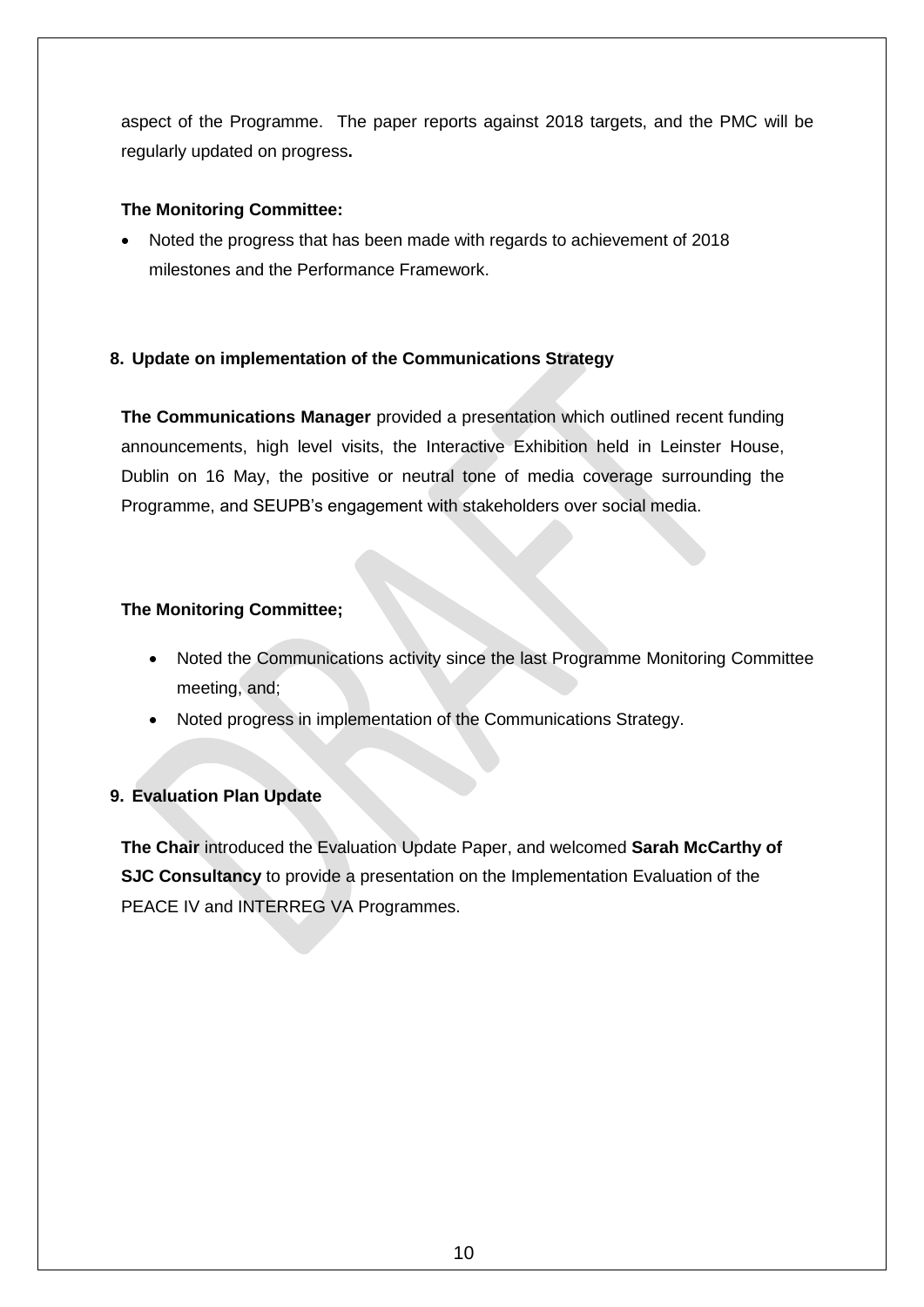#### **9a. Implementation Evaluation – SJC Consultancy**

**Sarah McCarthy** provided a presentation outlining a summary of the Impact Evaluation and the resulting recommendations.

**The DoF representative** welcomed the report and the insight provided by the recommendations. With regards to the Shared Spaces call, the representative commended the SEUPB for taking proactive measures in the pre-application approach and acknowledged the Letter of Offer issues on eMS as an ongoing issue to be considered for improvement.

**The Chair of the Audit and Risk Committee** queried if the SEUPB is able to progress partial claims and reports, while working on eMS modification.

**The MA Director** clarified that partial claims can be progressed, however, this is an exceptional circumstance and it is not seen as best practice given the output logic within the current Programme period..

**The Chair** emphasised that it is incumbent on the Lead Partner to raise claims from their partners in a timely manner.

**The EU Commission representative** thanked Sarah McCarthy for the presentation and commended her on the comprehensive report and around the clear and concise recommendations. **The EU Commission representative** stated her intention to convey a number of comments on approval post- Steering Committee, additional procedures, project modifications etc. at a later date.

She noted that the Implementation Evaluation report will also be reviewed by the INTERREG VA PMC, and queried the Managing Authority's timeline in providing a response to the recommendations.

**The MA Director** clarified that the INTERREG VA PMC is taking place on 27 November, and the Managing Authority aim to provide detailed commentary on the report and recommendations by the end of January 2019.

**The EU Commission representative** stated her intention to raise the report at the Annual Review Meeting, which will take place in early 2019.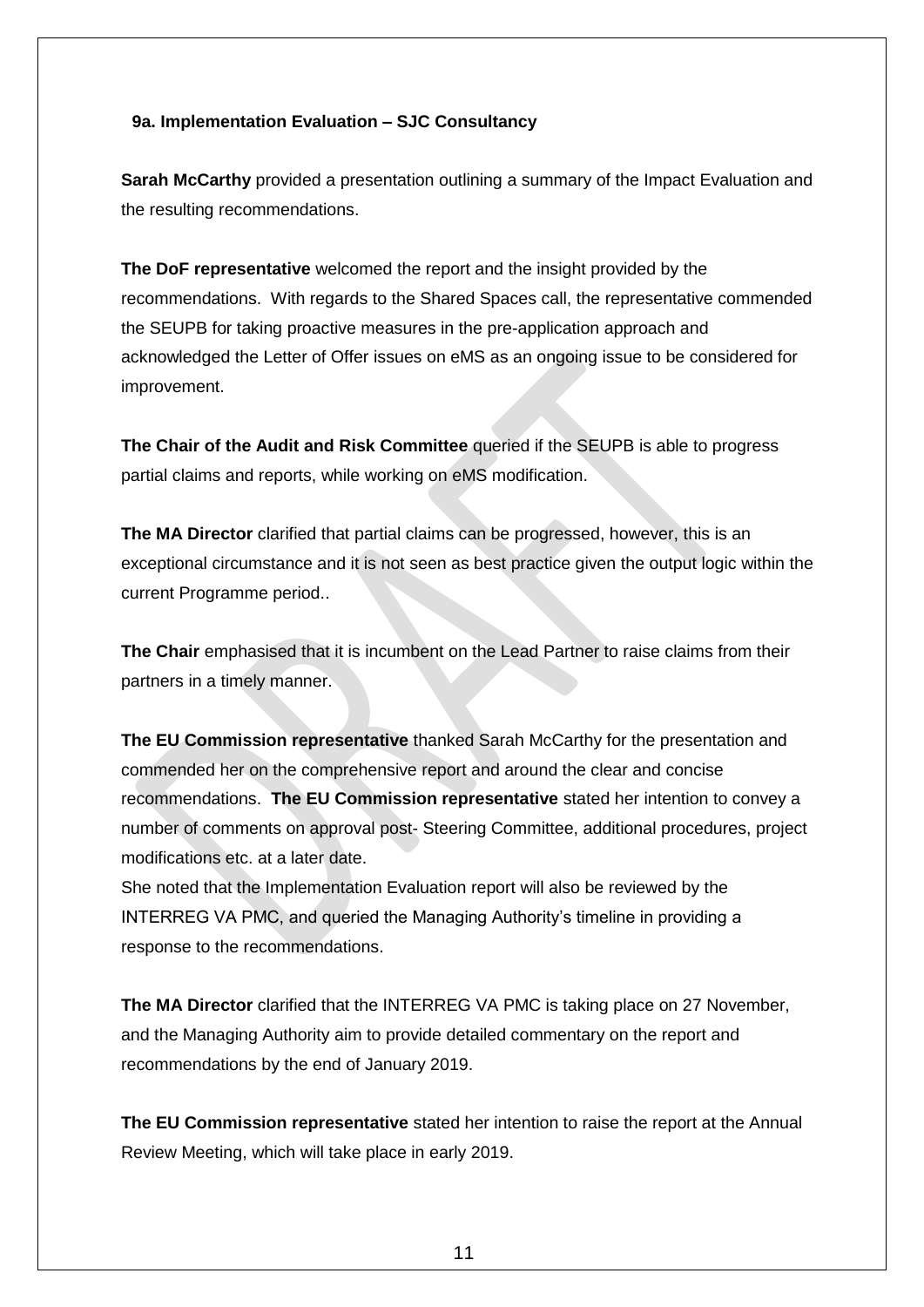**The Chair** also thanked Sarah McCarthy and welcomed the range of practical recommendations, which will be utilised as a model to improve business processes. The SEUPB's response to the recommendations will be communicated to the PMC.

## **AP 2: Action plan to be drawn up on the recommendations resulting from the Implementation Evaluation and circulated to PMC by end of January 2019**

### **The Monitoring Committee;**

- Noted the progress made in implementing the Programme's Evaluation Plan, and;
- Noted the Executive Summary and recommendations of the Implementation Evaluation Report.

## **9b. Impact Evaluation – Children and Young People 14 – 24 - QUB**

**The Chair** introduced the Impact Evaluation Report on Objective 2.1: Children and Young People aged 14 to 24 in Members' papers, and welcomed **Danielle Blaylock of Queen's University Belfast,** who provided a summary presentation on progress made in Phase 1 of the Objective.

The Monitoring Committee noted that progression to Phase 2 of the objective is subject to PMC agreement that the Phase 1 evaluation is positive.

**The Chair** thanked **Danielle Blaylock** for the presentation and conveying the report findings in a user-friendly manner. The SEUPB will consider the report's recommendations with a view to implementing recommendations in Stage 2, pending approval by PMC.

**The EU Commission representative** emphasised the importance of the Impact evaluation and discussed the benefit of including an evaluation at this point in the Programme. The representative asked for the timeframe in implementing the next steps.

**The Chair** stated the intention, with this PMC's approval, to progress to Stage 2 with the objective's current projects. The project Letters of Offer contain a caveat that progression to Stage 2 of implementation is dependent on a positive evaluation of Phase 1.

The SEUPB will work through the evaluation recommendations, and the JS will verify outputs (participants completing the programme in line with the requirements of the Output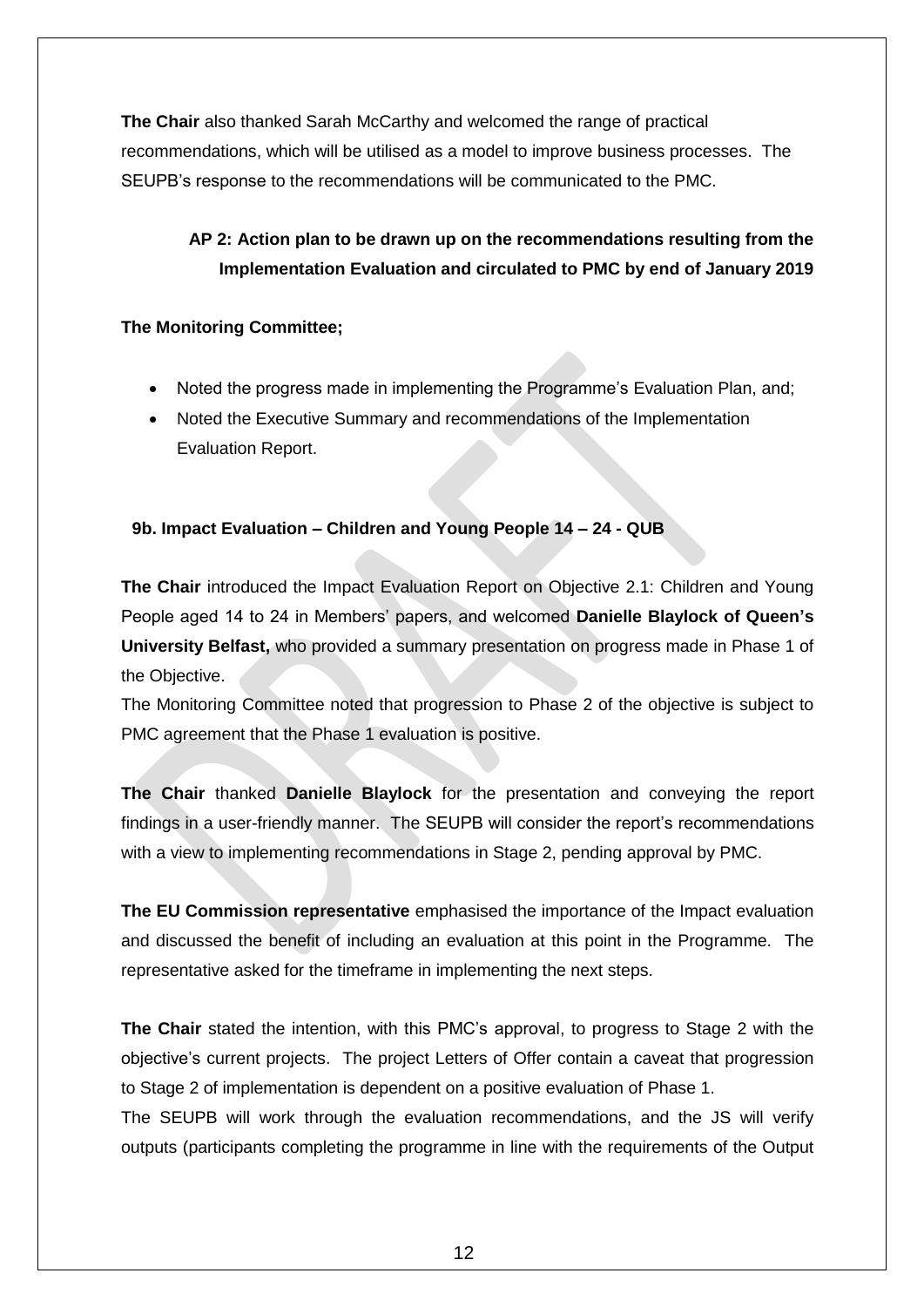Indicators Guidance) by the end of February 2019, and agree any changes to approved participant numbers on a case by case basis.

**The NILGA/ SF representative** requested clarification on plans to mitigate the geographical gaps identified within the report, given the timeframe for Stage 2 and projects already selected.

**The JS Director** replied that this will be addressed along with all the report findings, including the geographical spread of impact.

**The Ulster Farmers Union/ Rural Development Council representative** also queried timescales in terms of future delivery and, with regards to complementarity with similar projects, and also recommended the SEUPB approach the International Fund for Ireland (IFI) to discuss their Personal Youth Development Programme.

#### **The Monitoring Committee;**

- Noted the Children and Young People aged 14 24 Impact Evaluation report and presentation, and;
- Approved progression to Stage 2 of the objective.

### **10. A.O.B.**

**The Department of Rural and Community Development representative** thanked SEUPB for attending the National Ploughing Championships and showcasing the PEACE Programme.

**The NILGA/ SF representative** thanked the European Commission for the investment in peace in the region over the years, and expressed concern for PEACE funding post- Brexit. **The Chair** provided reassurance, outlining references to the PEACE Plus Programme in the Multi Financial Framework Budget, and the Irish Government's commitment to the continuation of the PEACE Programmes.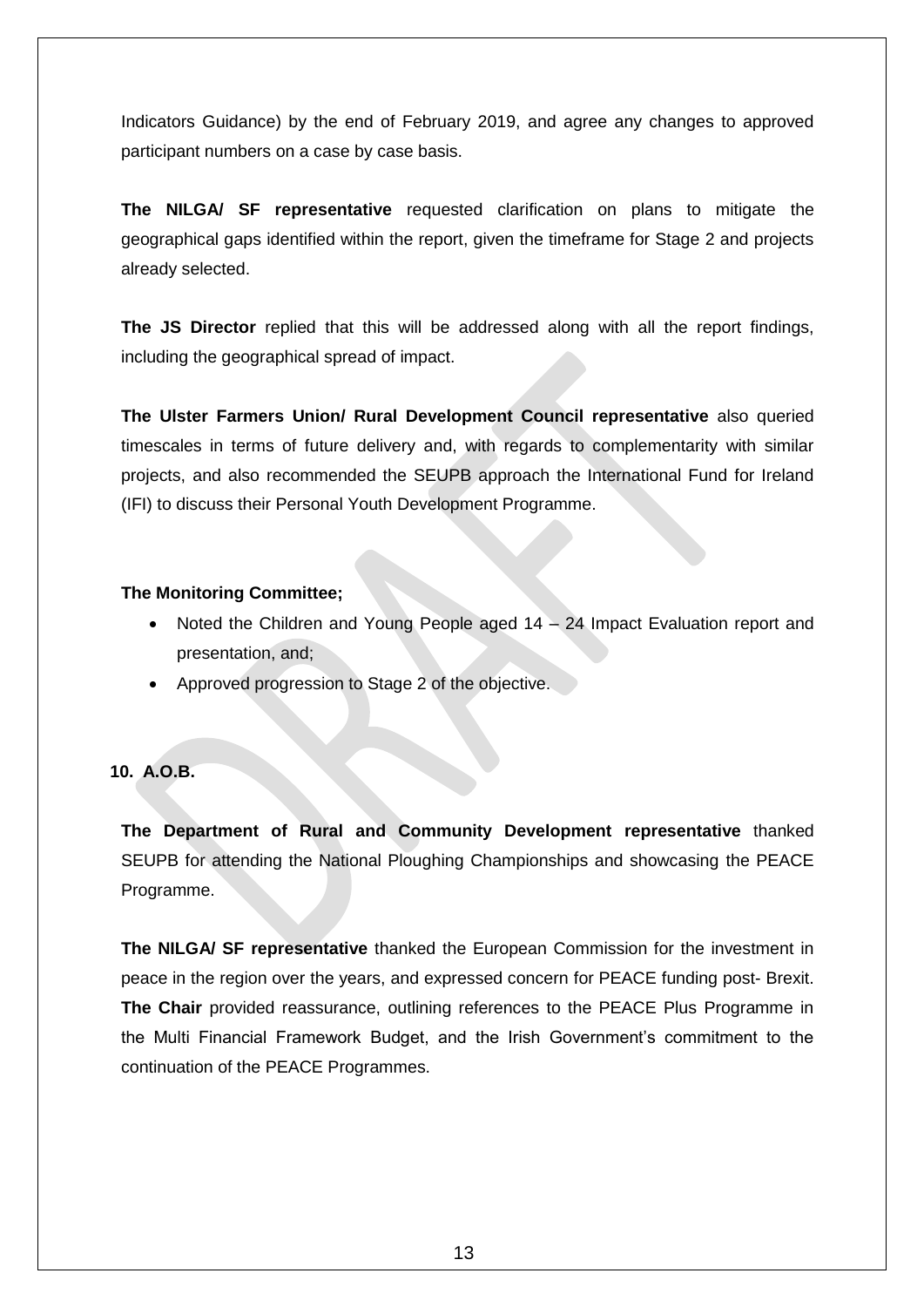## **11. Date of next meeting**

The next meeting will take place in Donegal in May 2019 however, **the Chair** advised there may be a need to schedule an exceptional meeting prior to the UK's exit from the EU in March.

**The Chair** concluded the meeting, thanking all Members for attending such a detailed and important meeting.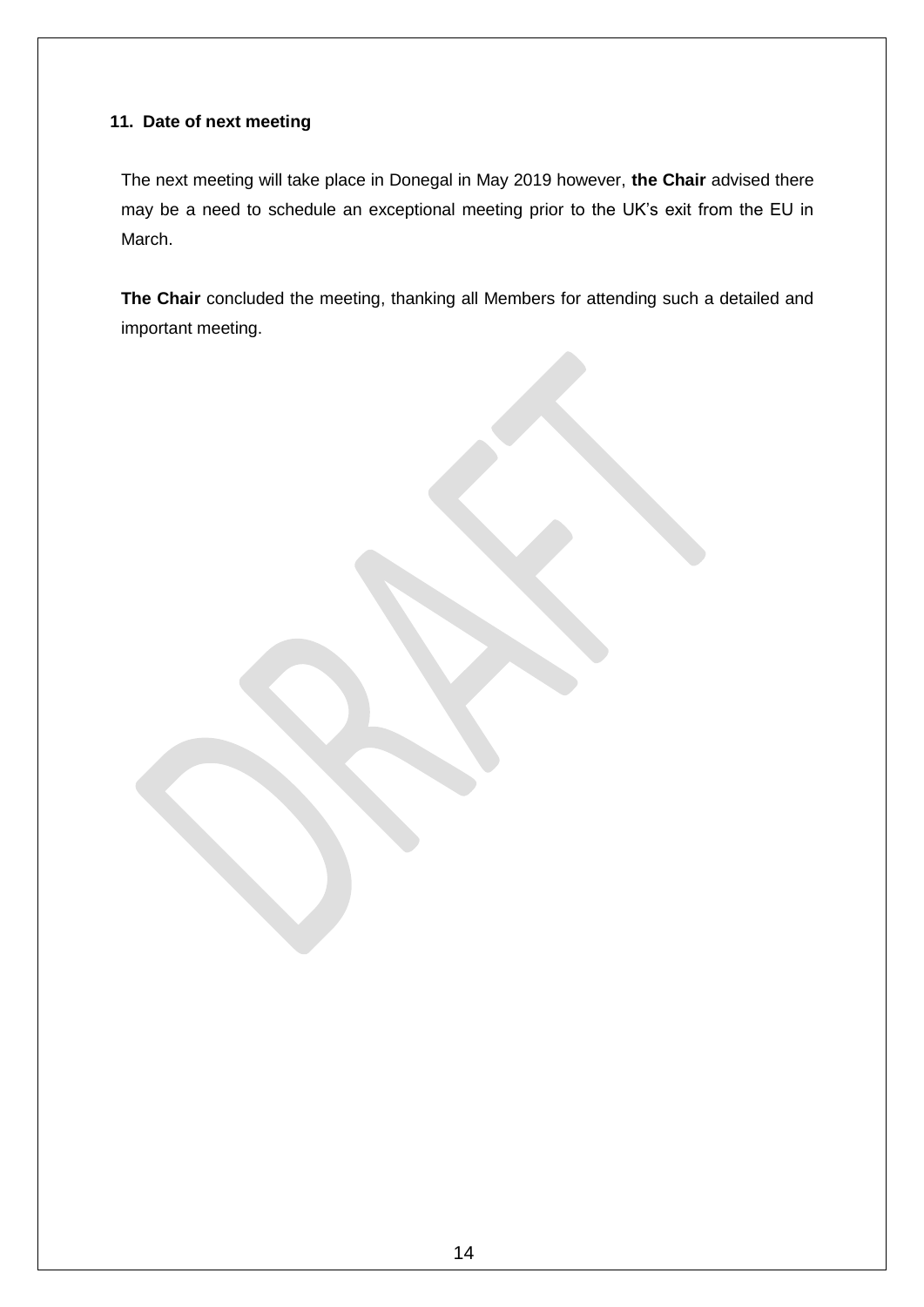## **ANNEX I**

# **ACTION POINTS/ISSUES OF CLARIFICATION ARISING FROM MONITORING COMMITTEE Wednesday 07 November 2018, Fermanagh House, Enniskillen**

### **ACTION POINTS**

| <b>Agenda Item</b> | <b>Action</b> | <b>Action</b>                        | <b>Responsibility</b>     |
|--------------------|---------------|--------------------------------------|---------------------------|
|                    | <b>Point</b>  |                                      |                           |
| 6.<br>Update on    | 1             | Achievement against N+3 to be        | <b>Managing Authority</b> |
| Programme          |               | included in future PMC papers        |                           |
| Implementation     |               |                                      |                           |
|                    | 2             | Action plan to be drawn up on the    | <b>Managing Authority</b> |
|                    |               | recommendations resulting from the   |                           |
|                    |               | <b>Implementation Evaluation and</b> |                           |
|                    |               | circulated to PMC by end of January  |                           |
|                    |               | 2019                                 |                           |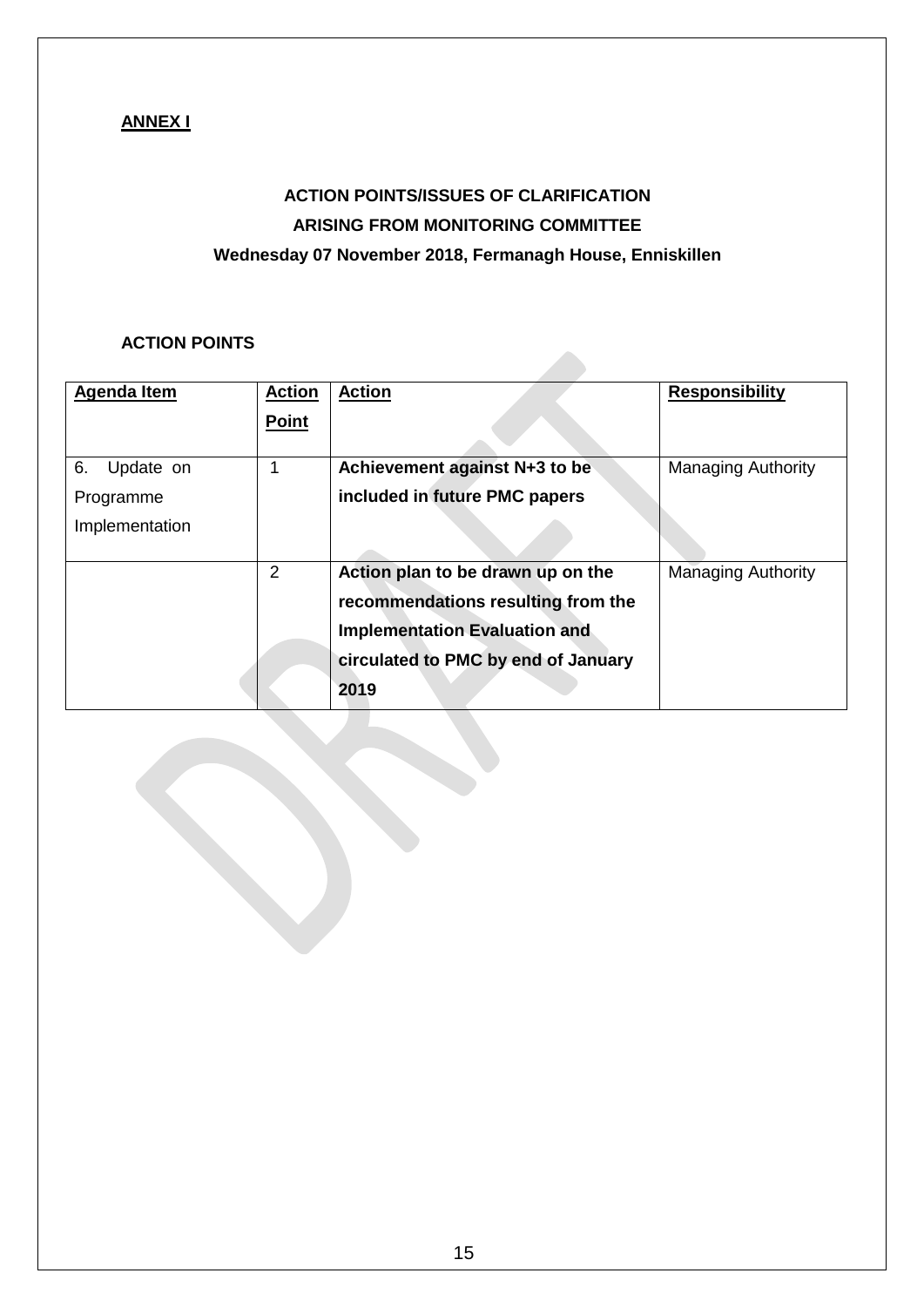## **ANNEX II**

## **Attendance – PEACE IV Programme Monitoring Committee, 07 November 2018, Fermanagh House Enniskillen**

## **Chair**

Gina McIntyre **SEUPB** 

## **Members**

| Teresa Canavan             | <b>Rural Development Council</b>                    |
|----------------------------|-----------------------------------------------------|
| <b>Catherine Clynes</b>    | Department for Public Expenditure and Reform (DPER) |
| Caitlin Connelly           | <b>NWRA</b>                                         |
| Pamela Dooley              | <b>ICTU Northern Ireland</b>                        |
| <b>Frank Duffy</b>         | Department of Finance NI                            |
| Mark Feeney                | <b>Managing Authority, SEUPB</b>                    |
| Hazel Francey              | The Equality Commission NI                          |
| <b>Ruth Gallagher</b>      | Irish Human Rights and Equality Commission          |
| <b>Cllr Garath Keating</b> | <b>NILGA</b>                                        |
| <b>Cllr Colm Markey</b>    | Northern Western Regional Assembly (NWRA)           |
| Leanne Massey              | Joint Secretariat, SEUPB                            |
| Paddy McGinn               | Pobal                                               |
| <b>Geoff Nuttall</b>       | <b>NICVA</b>                                        |
| <b>Cllr Paul Robinson</b>  | <b>NILGA/DUP</b>                                    |
| Paul Sheridan              | Head of Finance and Corporate Services, SEUPB       |
| <b>Emily Smyth</b>         | <b>CNCC</b>                                         |
|                            |                                                     |

## **Advisors**

| Donna Blaney              | The Executive Office                     |
|---------------------------|------------------------------------------|
| Frances Curran            | Department of Education                  |
| Meadhbh Devilly           | Department of Education and Skills       |
| Tanya Hamilton            | The Executive Office                     |
| <b>John McCandless</b>    | <b>Communications, SEUPB</b>             |
| <b>Geraldine McCarthy</b> | Department of Children and Youth Affairs |
| Tony McKibben             | Department for Communities (DfC)         |
| Meadhbh Devilly           | Department of Education and Skills       |
|                           |                                          |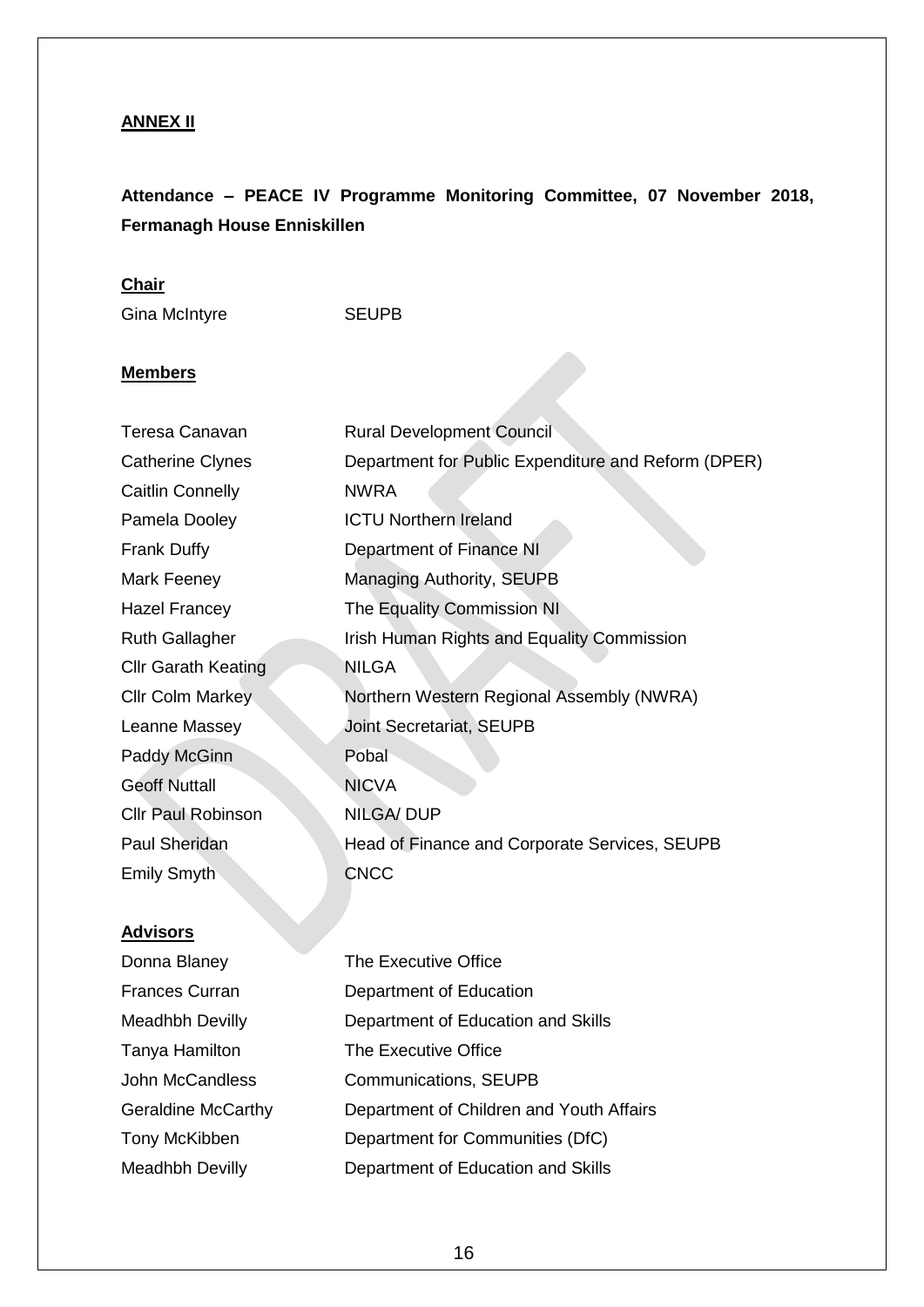| <b>Guus Muijzers</b> | <b>EU Commission</b>                          |
|----------------------|-----------------------------------------------|
| Tamara Pavlin        | European Commission                           |
| Michael Power        | <b>NISRA</b>                                  |
| Rosie Smyth          | Department of Rural and Community Development |

### **Presenters**

| Danielle Blaylock      | <b>Queens University Belfast</b>       |
|------------------------|----------------------------------------|
| Sinead Donaghy         | <b>Clogher Valley Playgroup</b>        |
| Siobhan Fitzpatrick    | <b>Early Years</b>                     |
| Michelle Holt          | <b>National Childhood Network</b>      |
| Sarah McCarthy         | <b>SJC Consultancy</b>                 |
| Denise McCormilla      | The National Childhood Network Ireland |
| Lauri McCusker         | The Fermanagh Trust                    |
| Dympna McKenna         | <b>Tru Beginnings</b>                  |
| <b>Roisin McGovern</b> | <b>Woodlands Adventure Playgroup</b>   |
|                        |                                        |

#### **Observers**

| Paul Boylan             | Joint Secretariat, the SEUPB          |
|-------------------------|---------------------------------------|
| Joanne Breen            | The Executive Office                  |
| Gerry Finn              | <b>SEUPB Audit and Risk Committee</b> |
| Tanya Gillanders        | North South Ministerial Council       |
| Ciaran Hanna            | <b>SEUPB</b>                          |
| Emer McGeough           | <b>NSMC</b>                           |
| Lisa O'Kane             | <b>NILGA</b>                          |
| <b>Catherine Powell</b> | Department for the Economy            |
| James Russell           | MA, SEUPB                             |
| <b>Judith Scott</b>     | <b>NISRA/ SEUPB</b>                   |
| Pamela Meekin           | <b>SEUPB</b>                          |
| John Williamson         | Department of Education               |
|                         |                                       |

## **Secretariat (SEUPB)**

Tara McCormick Managing Authority (minutes)

### **Apologies**

Ivan Cooper The Wheel Dr Aedin McLoughlin The Environmental Pillar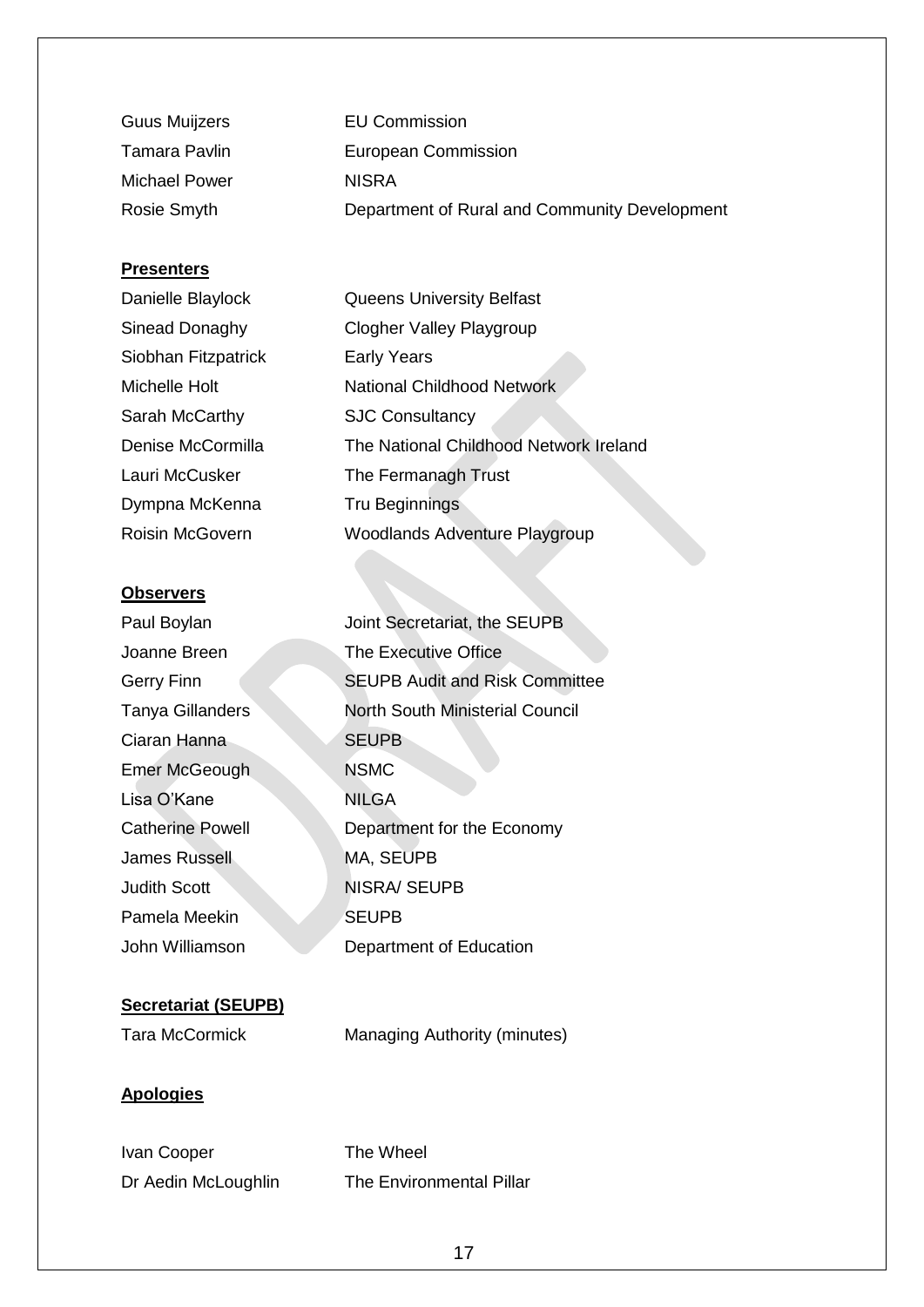Tanya Hamilton The Executive Office Andrew Johnston Department for Communities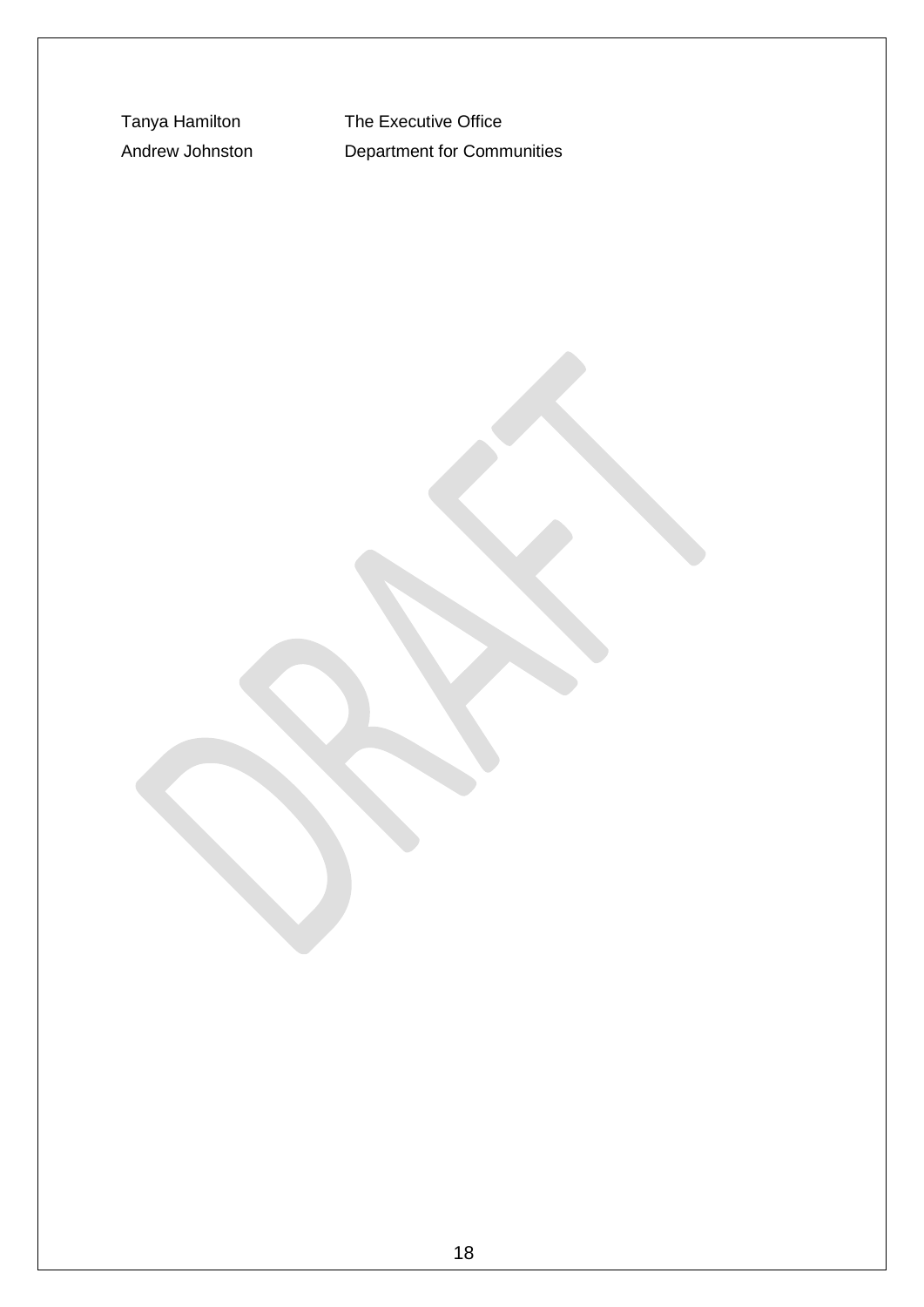**ANNEX III**

**Glossary of acronyms used in the minutes:**

| <b>CNCC</b>   | <b>Council for Nature Conservation and the Countryside</b>                |
|---------------|---------------------------------------------------------------------------|
| <b>CPD</b>    | <b>Central Procurement Directorate (Northern Ireland)</b>                 |
| <b>DAERA</b>  | Department of Agriculture, Environment and Rural Affairs                  |
| <b>DfE</b>    | <b>Department for the Economy</b>                                         |
| <b>DHPCLG</b> | Department of Housing, Planning, Community and Local<br><b>Government</b> |
| <b>DOF</b>    | <b>Department of Finance (Northern Ireland)</b>                           |
| <b>DJEI</b>   | Department of Jobs, Enterprise and Innovation                             |
| <b>DoH</b>    | <b>Department of Health NI</b>                                            |
| <b>DPER</b>   | Department of Public Expenditure and Reform                               |
| <b>EMRA</b>   | <b>Eastern &amp; Midland Regional Authority</b>                           |
| eMS           | <b>Electronic Monitoring System</b>                                       |
| <b>ESG</b>    | <b>Evaluation Steering Group</b>                                          |
| EC            | <b>European Commission</b>                                                |
| <b>ICTU</b>   | <b>Irish Congress of Trade Unions</b>                                     |
| <b>NICVA</b>  | Northern Ireland Council for Voluntary Action                             |
| <b>NILGA</b>  | <b>Northern Ireland Local Government Association</b>                      |
| <b>NISRA</b>  | <b>Northern Ireland Statistics and Research Agency</b>                    |